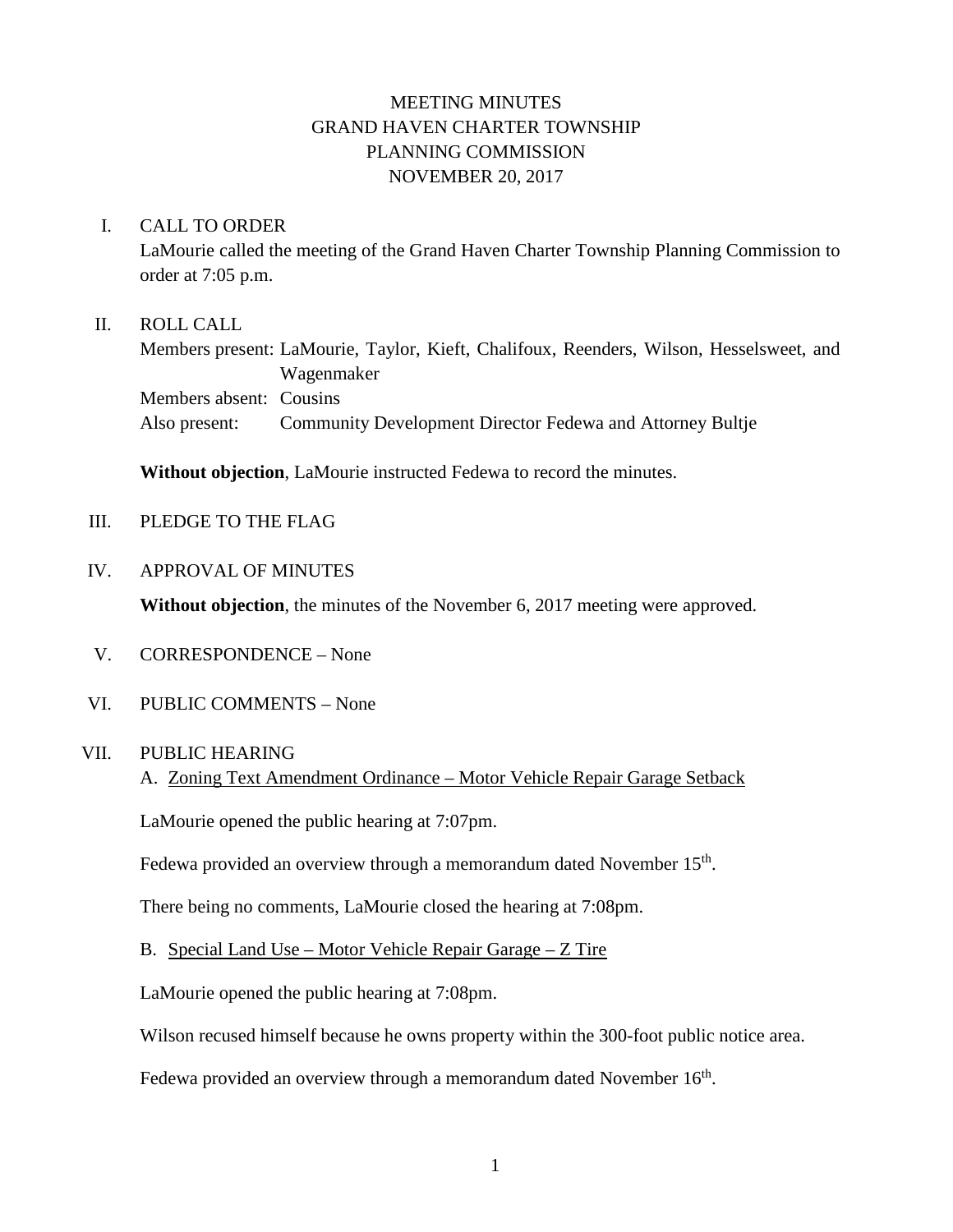The applicants, John & Chris Helder; property owner, Dale Reenders of RRR & Associates; and architect, Denny Dryer, were present and available to answer questions.

- Property owner provided a copy of Township Resolution No. 99-09-02 regarding the guarantee that a truck well used for loading/unloading is permitted to stay in the side yard that abuts a street; when it is usually required to be in the rear yard or interior side yard. This Resolution came about as a result of the Township installing the nonmotorized pathway on Hayes Street.
- Property owner explained the truck well is used regularly by one of the tenants, and has concerns the truck may block traffic when maneuvering into the well if the Township requires one of the driveways to be closed. Requesting the Commission consider an access management departure.

There being no further comments, LaMourie closed the hearing at 7:15pm.

Wilson rejoins the Commission.

## VIII. OLD BUSINESS

## A. Zoning Text Amendment Ordinance – Motor Vehicle Repair Garage Setback

There being no discussion, the following motion was offered:

**Motion** by Kieft, supported by Wilson, to recommend to the Township Board **approval** of the proposed Zoning Text Amendment Ordinance (*draft date 11/20/17*) to revise setbacks related to the I-1A Zoning District and the Motor Vehicle Repair Garage Special Land Use. **Which motion carried unanimously**.

B. Special Land Use – Motor Vehicle Repair Garage – Z Tire

Wilson recused himself because he owns property within the 300-foot public notice area.

The application was discussed by Commissioners and focused on:

- Familiar with the area and believe keeping the driveway will allow for better circulation within the site.
- Have not seen any traffic issues in the area.
- Uses on the site have low trip generation characteristics. Requiring the driveway to be closed seems to be too strict especially because the applicant would not be accessing the subject-driveway.
- Prior to the nonmotorized pathway being constructed the site was a continuous curb cut that did not have defined driveways.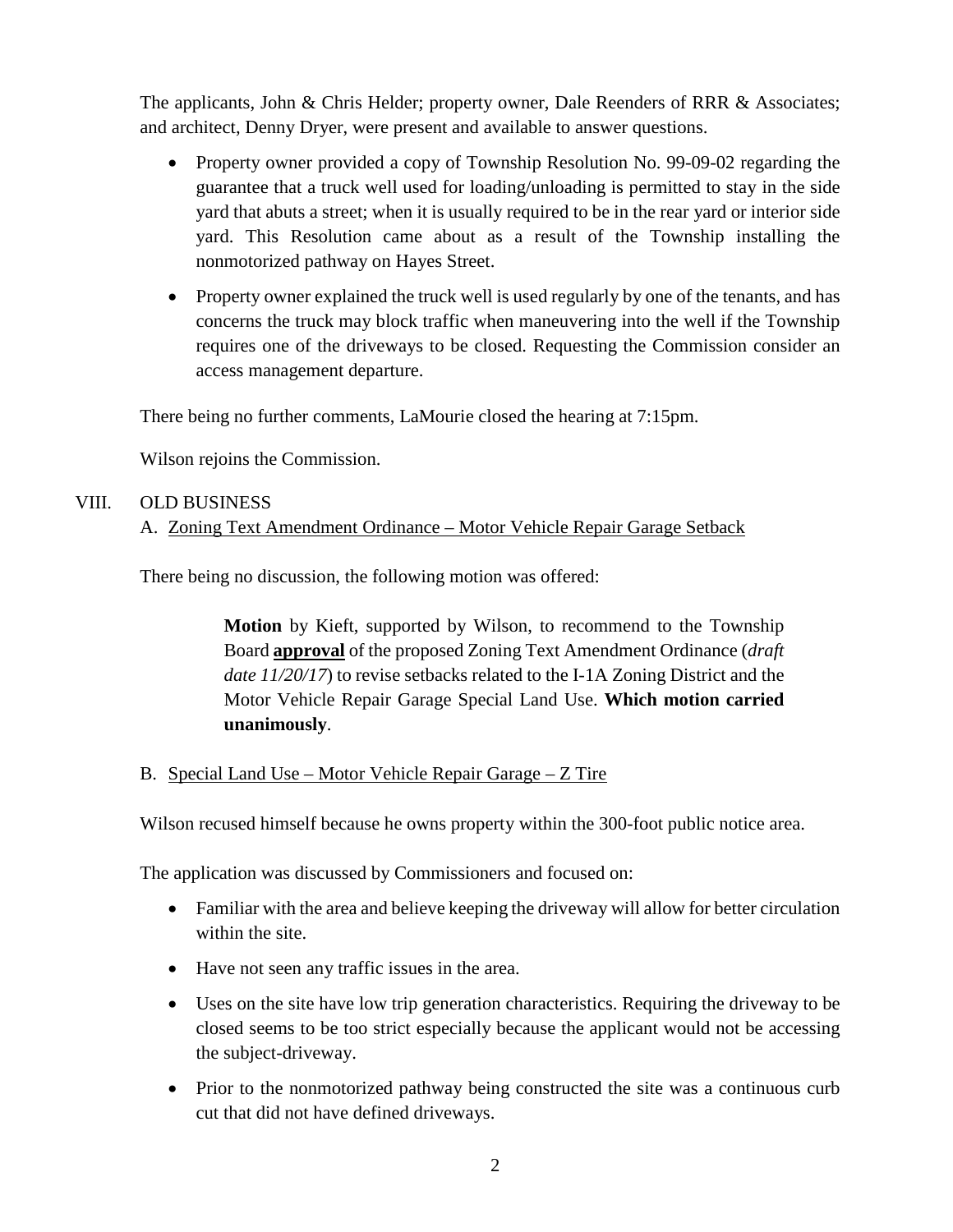**Motion** by Taylor, supported by Chalifoux, to **conditionally approve** the Special Land Use application to permit a Motor Vehicle Repair Garage at 17169 Hayes Street based on the application meeting the requirements and standards set forth by the Grand Haven Charter Township Zoning Ordinance. The motion is subject to, and incorporates, the following report. The approval is conditioned upon the following:

- 1. A building permit shall not be issued until the Zoning Text Amendment Ordinance regarding the side yard setback, takes effect.
- 2. Applicant shall provide an additional 3,000 sqft of landscaping along the northern edge, and wall, of the parking lot and building as well as the area west of the dumpster enclosure.

#### **Which motion carried unanimously**.

#### REPORT – MOTOR VEHICLE REPAIR GARAGE

- 1. The application meets the special land use standards of Section 19.05 of the Zoning Ordinance. Specifically, the Planning Commission affirmatively finds as follows:
	- A. The proposed use is consistent with, and promotes the intent and purpose of this Ordinance.
	- B. The proposed use is of such location, size, density, and character as to be compatible with adjacent uses of land and the orderly development of the district in which situated and of adjacent districts.
	- C. The proposed use does not have a substantially detrimental effect upon, nor substantially impair the value of, neighborhood property.
	- D. The proposed use is reasonably compatible with the natural environment of the subject premises and adjacent premises.
	- E. The proposed use does not unduly interfere with provision of adequate light or air, nor overcrowd land or cause a severe concentration of population.
	- F. The proposed use does not interfere or unduly burden water supply facilities, sewage collection and disposal systems, park and recreational facilities, and other public services.
	- G. The proposed use is such that traffic to, from, and on the premises and the assembly of persons relation to such use will not be hazardous, or inconvenient to the neighborhood, nor unduly conflict with the normal traffic of the neighborhood, considering, among other things: safe and convenient routes for pedestrian traffic, particularly of children, the relationship of the proposed use to main thoroughfares and to streets and intersections, and the general character and intensity of the existing and potential development of the neighborhood.
	- H. The proposed use is consistent with the health, safety, and welfare of the Township.
	- I. Pursuant to Section 19.05.7.B the Planning Commission is granting a departure from the access management requirements to allow the eastern-most driveway to remain on the site. This departure is being granted because the special land use includes a site with existing, and operational, buildings and the proposed use will not be hazardous or inconvenient to the neighborhood, nor unduly conflict with the normal traffic of the neighborhood when considering safe and convenient routes for pedestrian traffic, particularly children, the relationship of the use to main thoroughfares, streets, and intersections, and the general character and intensity of the existing and potential development of the neighborhood.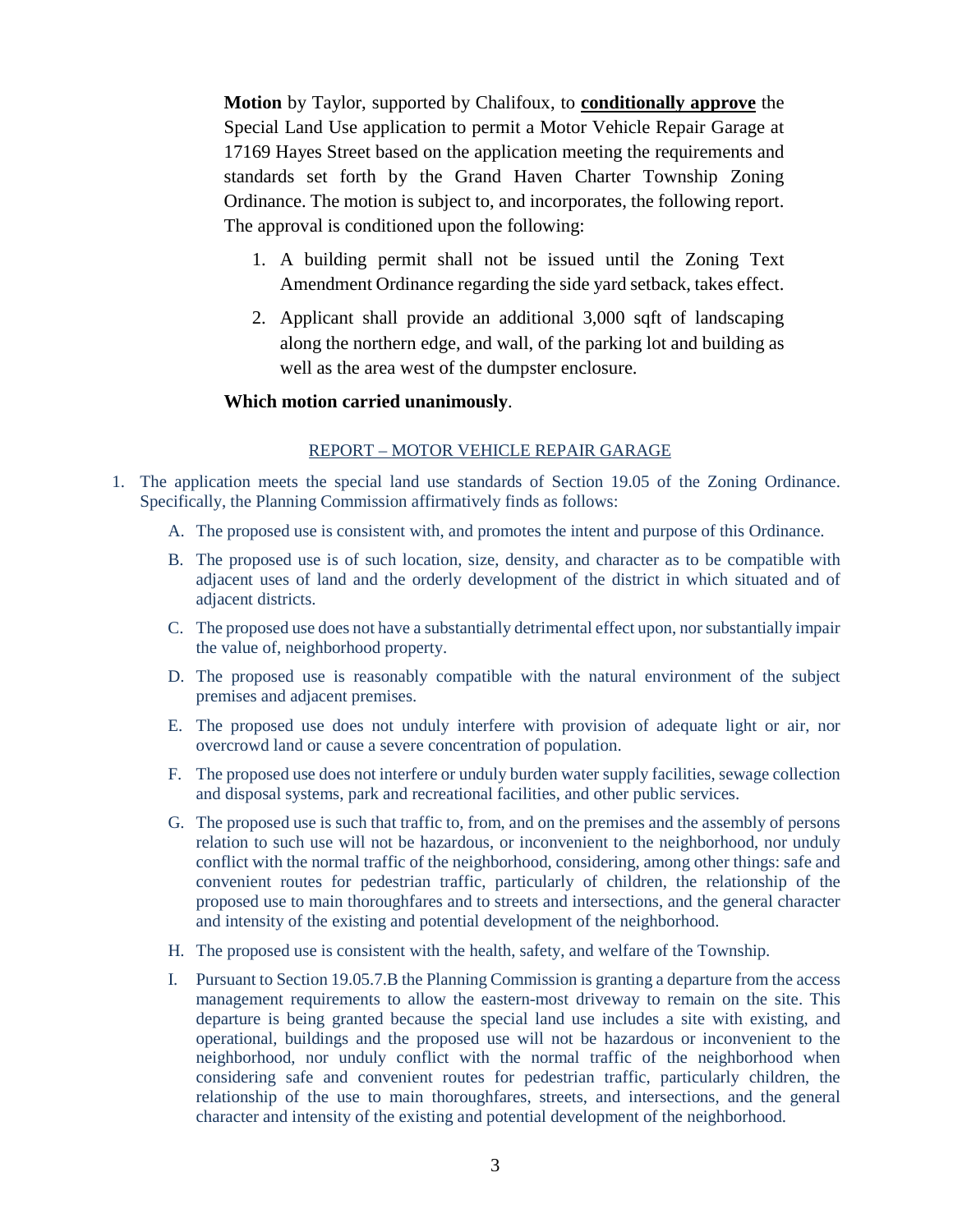- 2. The application meets the site plan review standards of Section 23.06 of the Zoning Ordinance. Specifically, the Planning Commission finds as follows:
	- A. The uses proposed will not adversely affect the public health, safety, or welfare. Uses and structures located on the site take into account topography, size of the property, the uses on adjoining property and the relationship and size of buildings to the site. The site will be developed so as not to impede the normal and orderly development or improvement of surrounding property for uses permitted in this ordinance.
	- B. Safe, convenient, uncontested, and well defined vehicular and pedestrian circulation is provided for ingress/egress points and within the site. Drives, streets and other circulation routes are designed to promote safe and efficient traffic operations within the site and at ingress/egress points.
	- C. The arrangement of public or private vehicular and pedestrian connections to existing or planned streets in the area are planned to provide a safe and efficient circulation system for traffic within the township.
	- D. Removal or alterations of significant natural features are restricted to those areas which are reasonably necessary to develop the site in accordance with the requirements of this Ordinance. The Planning Commission has required that landscaping, buffers, and/or greenbelts be preserved and/or provided to ensure that proposed uses will be adequately buffered from one another and from surrounding public and private property.
	- E. Areas of natural drainage such as swales, wetlands, ponds, or swamps are protected and preserved insofar as practical in their natural state to provide areas for natural habitat, preserve drainage patterns and maintain the natural characteristics of the land.
	- F. The site plan provides reasonable visual and sound privacy for all dwelling units located therein and adjacent thereto. Landscaping shall be used, as appropriate, to accomplish these purposes.
	- G. All buildings and groups of buildings are arranged so as to permit necessary emergency vehicle access as requested by the fire department.
	- H. All streets and driveways are developed in accordance with the Ottawa County Road Commission specifications, as appropriate.
	- I. Appropriate measures have been taken to ensure that removal of surface waters will not adversely affect neighboring properties or the public storm drainage system. Provisions have been made to accommodate storm water, prevent erosion and the formation of dust.
	- J. Exterior lighting is arranged so that it is deflected away from adjacent properties and so it does not interfere with the vision of motorists along adjacent streets, and consists of sharp cut-off fixtures.
	- K. All loading and unloading areas and outside storage areas, including areas for the storage of trash, which face or are visible from residential districts or public streets, are screened.
	- L. Entrances and exits are provided at appropriate locations so as to maximize the convenience and safety for persons entering or leaving the site.
	- M. The site plans conform to all applicable requirements of County, State, Federal, and Township statutes and ordinances.
	- N. Where appropriate, the Planning Commission has required fencing to minimize or prevent trespassing or other adverse affects on adjacent lands.
	- O. The general purposes and spirit of this Ordinance and the Master Plan of the Township are maintained.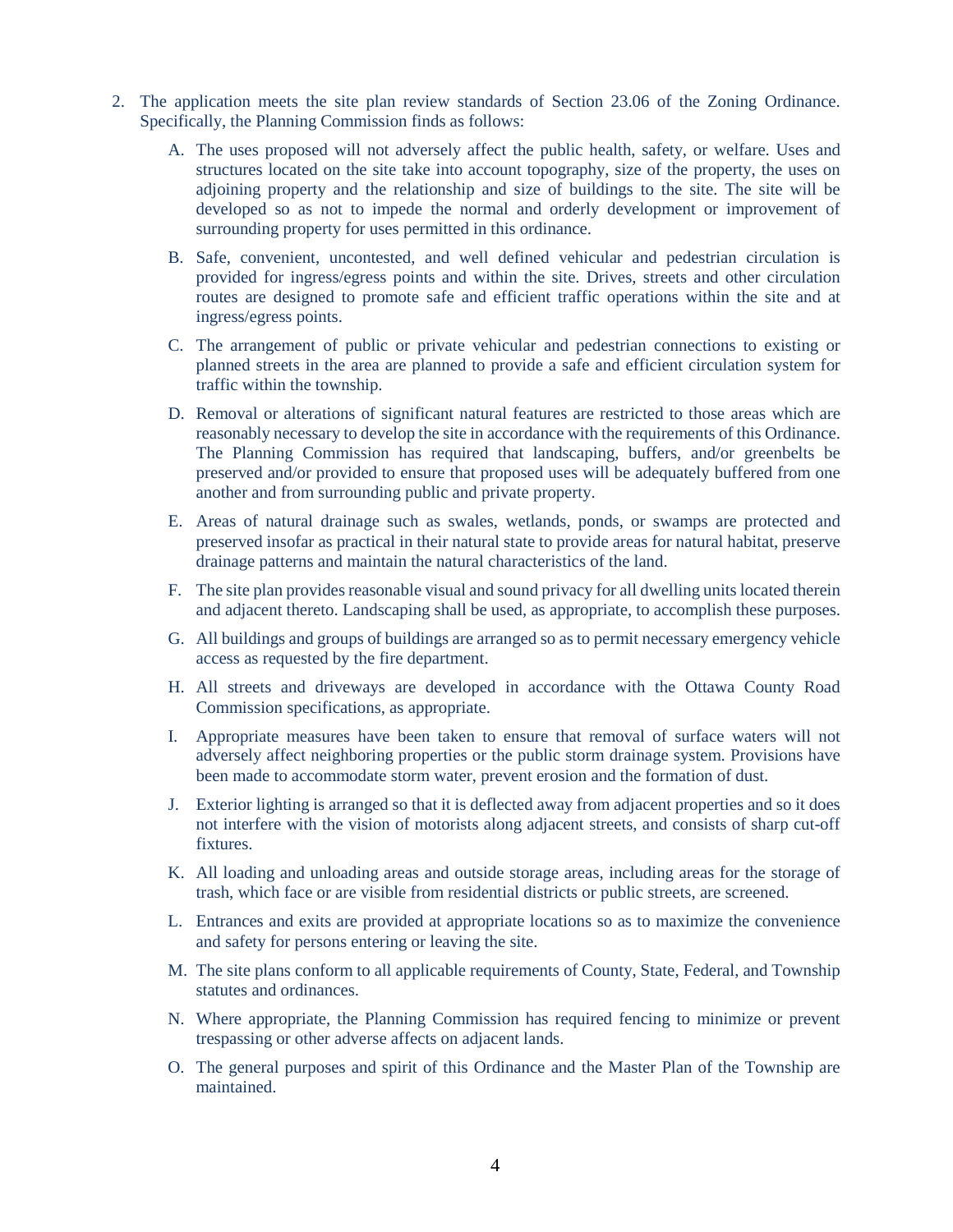### IX. NEW BUSINESS

### A. Planned Unit Development – Pre-Application – Old Woods Trail

Fedewa provided an overview through a memorandum dated November  $16<sup>th</sup>$ .

The developer's business partner, Tim Schollaar; and engineer's representative, Don DeGroot P.E. of Exxel Engineering were present:

- Provided an overview of the proposed single family residential PUD project.
- Property is zoned Rural Residential (45,000 sqft minimum lot size) and master-planned for Low Density Residential (25,000 sqft minimum lot size).
- Although the width of the open space is less than the required 50-feet, the Planning Commission can grant an exception to allow a reduced width. Intent of the smaller width is to provide a buffer around the development to reduce impact to neighbors, and to save existing trees and footpath.
- Chose not to consider multi-tenant dwellings because they usually require sanitary sewer. Did not contact the Ottawa County Environmental Health Department to inquire if a private system would be acceptable.
- Proposing land divisions in addition to site condominiums because the water table for the first 4 lots is too high, which violates the State's requirements to develop site condominiums. Therefore, proposing land divisions on the lots the State would not permit as condos because the division method complies with local regulations.
- Intend to establish restrictions for the development to keep trees within the front and side yards.
- Explained the development will not look as dense because it's a wooded area and a passerby would only see the first house and the rest would be screened by the trees that would have to be preserved in the front and side yards.
- Wants the 15 lots to cover the developers costs in order to provide affordable lots.
	- o Estimates the low price for a lot would be \$75,000.
	- o Estimates the price for a semi-custom dwelling would be at least \$300,000.
- Considering an option to transplant some of the existing blueberry bushes to create a u-pick business near the road. However, there are numerous legal concerns regarding liability.

The proposed development was discussed by the Commissioners and focused on:

- All Commissioners expressed concern over the number of lots, and how the development would fail to be cohesive with the surrounding area.
- Development would negatively change the character of the area.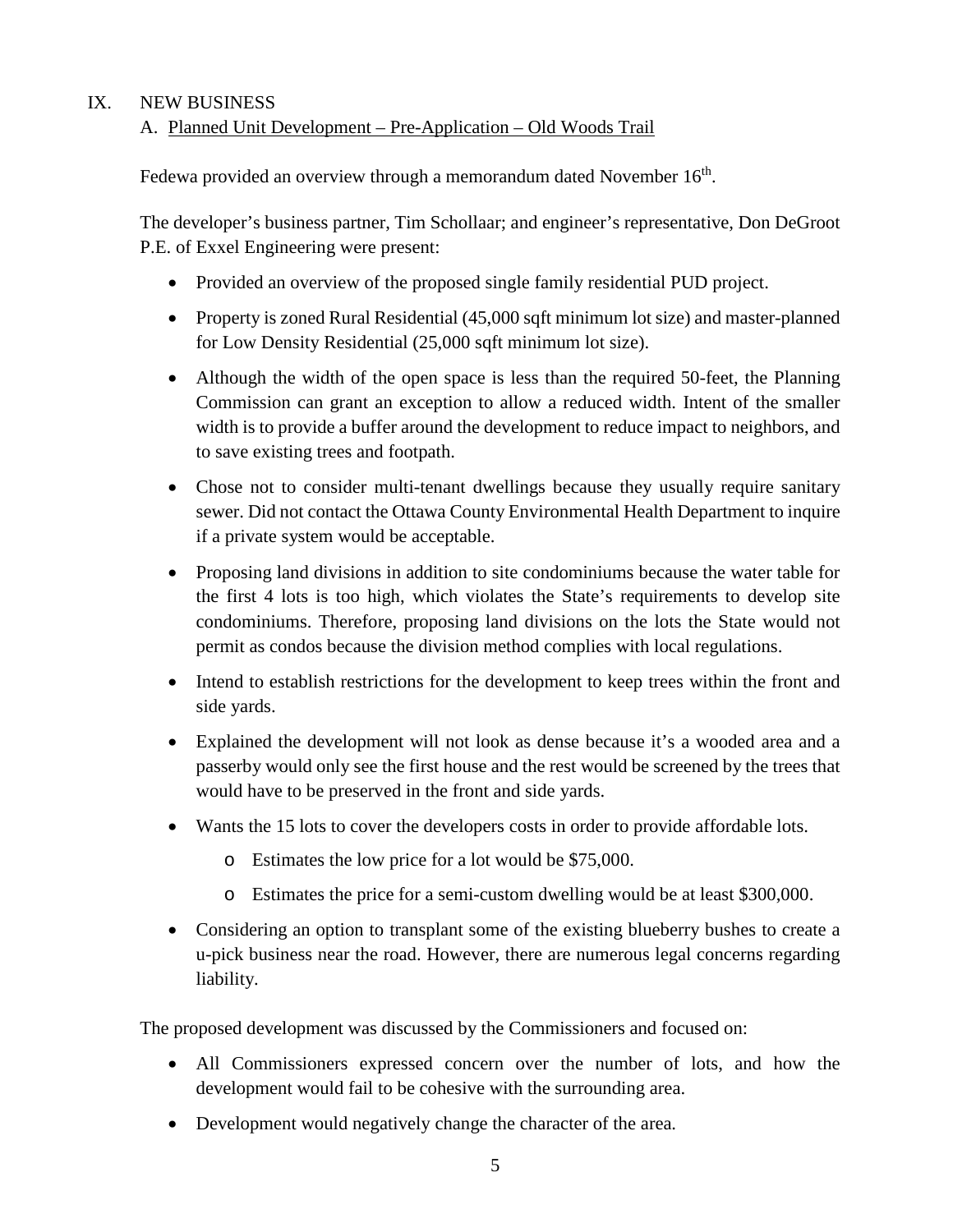- While the Township does place value on the context of design, the development looks much more dense than what is in the surrounding area.
- Despite the restriction to save existing trees in front and side yards, the front  $1/3$  of the property (i.e., nearly 1,000 linear feet) is a blueberry field with no trees, which means at least the first 4 lots would be 100% visible from Buchanan Street.
- This is a low-lying area and using a private septic system is concerning, so some Commissioners may not be comfortable with any lots under 1-acre in size. The larger lot size would help with the leaching process in drainfields.
- The proposed price points of \$75,000 for a lot, and \$300,000 for a dwelling would never be considered affordable. Only dwellings within the \$100,000 range would be considered affordable.
- Development abuts a nonmotorized pathway, so the Commission would require sidewalks within the site.
- Developer is encouraged to:
	- $\circ$  Re-consider the multi-tenant options described in Fedewa's November 16<sup>th</sup> memorandum;
	- o Reducing the number of lots to maintain the character of the area; and
	- o Increasing the minimum lot size, so it is closer to, or over, 1 acre.
- Attorney Bultje indicated Section 17.01.2 of the Zoning Ordinance requires a PUD to have sanitary sewer, and because existing sewer is not within 2,700 feet of the site, the property may not be "ripe" for a PUD at this time.
- Fedewa explained that a Future Land Use map is intended to guide the growth of the Township over a period of decades. Even though the Future Land Use map designates this land for 25,000 sqft Low Density Residential lots, if the surrounding area is not prepared to support that size of a development then the site is not considered to be "ripe." Rather, the property owner would need to postpone the desired project until the infrastructure is prepared to support development; or develop the land with 7, or fewer, lots to negate the PUD and sanitary sewer requirement.

### B. Presentation – Chair Cousins – Master Citizen Planner Certification

Unexpectedly, the Chair was unable to attend, so the presentation will be postponed until the next regularly scheduled meeting.

# X. REPORTS

- A. Attorney Report None
- B. Staff Report